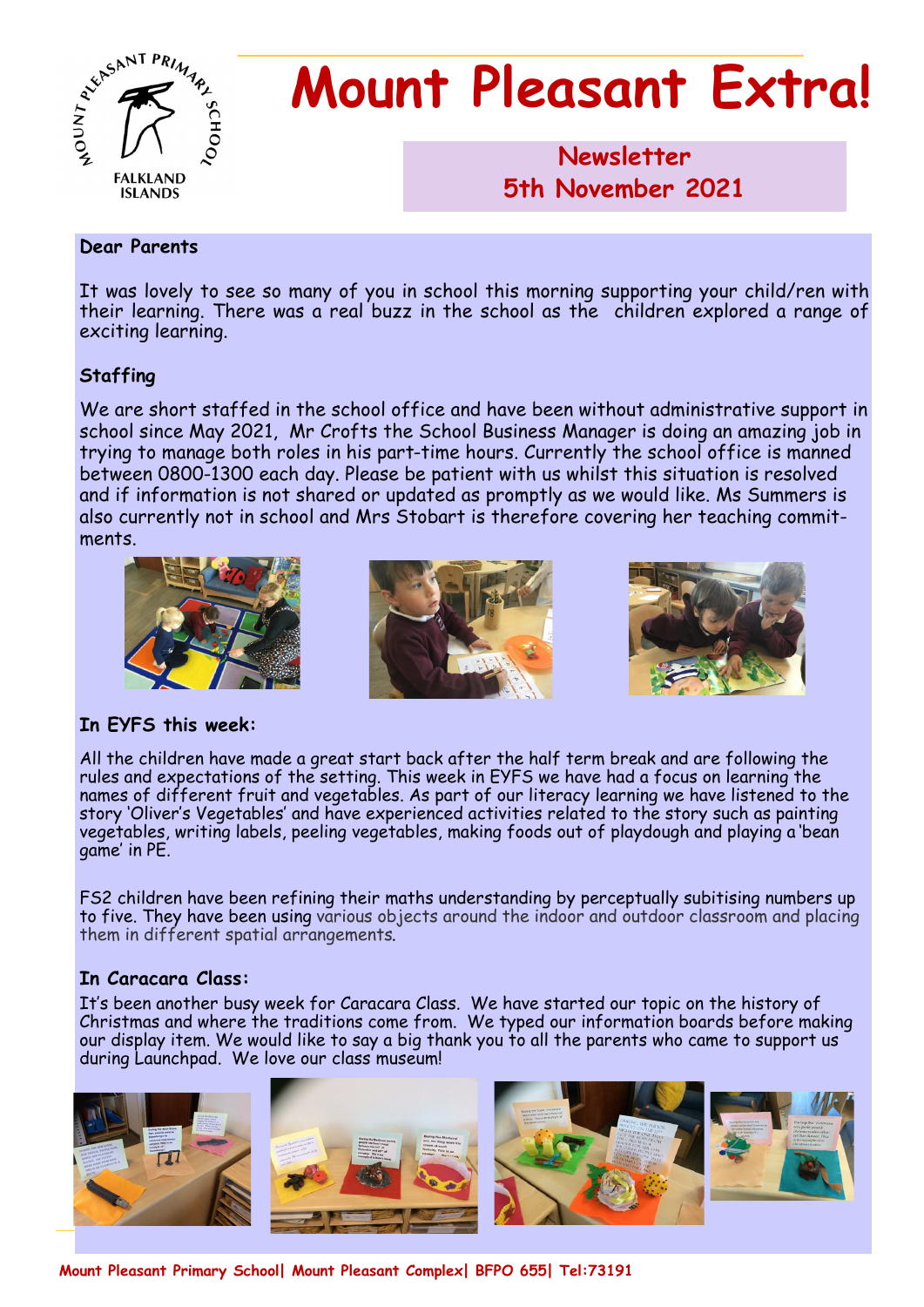## **Newsletter 5th November 2021**

#### **Falcon Class:**

I hope you have all had a wonderful half-term and I can see that Falcons have returned fresh, happy and ready to learn. This week the children have started their geography topic of Marvellous Maps and have been learning all about the countries that make up the United Kingdom, their administrative capital cities and where the UK is placed in relation to the rest of the world. They have looked at atlases and have learned about some of the symbols used to denote the different types of cities and country borders and how they can represent these on their own maps. Using their knowledge of the compass points the children

have started Orienteering in PE and have worked together to create images using PE equipment by giving accurate directions to their teammates and 'thumbing' their maps. DT this term, follows our scientific learning about the digestive system. The children will design and make a loaf of fruity or savoury bread from food groups that are beneficial for a healthy gut. Our first lesson has been to discover the timeline and history behind one of the oldest bread companies in the UK, Warburtons. In English, Falcons have been learning the difference between similes and metaphors and are developing an adverb poem about their daily routine. Maths learning for the next couple of weeks will focus on telling the time in a variety of ways.

## **Act of Remembrance Day at MPC:**

We are delighted that the children of MPS have been invited to take part in MPC's act of remembrance on 11th November. So sorry that you have not had the details on this earlier but the school's involvement was only confirmed just before we broke up for half-term. I am sure many of you will have already seen the timetable for this but I have also included it below:

On **11 Nov 21,** everyone should be in situ at the rear of Jones Ave (behind CBF's house) for 1045 hrs – there is a large grassed area opposite the temporary memorial area and all personnel will form up here.

1050 hrs – Short service by the Padre.

1058 hrs – Last Post

1100 hrs – 2 minutes silence

1102 hrs – Reveille

1104 hrs – 48 Poppy Crosses being placed in the Temporary Memorial by children from Mount Pleasant School and the 'Role of Honour'.

1120 hrs – Service concluded.

Dress – MTP/PCS

Wet Weather Programme – In the event of severely inclement weather a wet weather programme and alternative location will be publicised.





**REMEMBER**